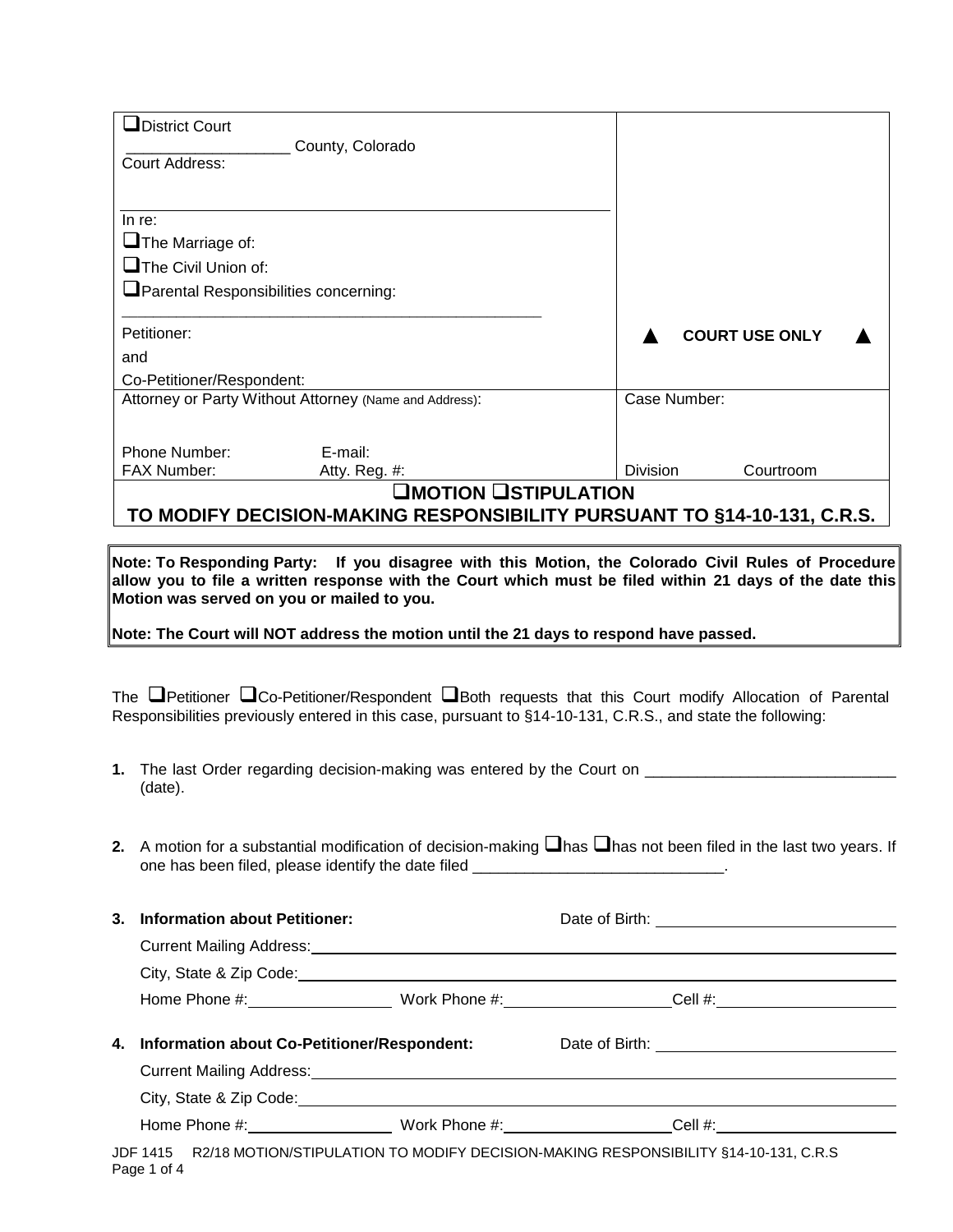**5.** This Motion concerns the following child(ren) of the parties:

| <b>Full Name</b> | <b>Present Address</b> | Sex | Date of Birth |
|------------------|------------------------|-----|---------------|
|                  |                        |     |               |
|                  |                        |     |               |
|                  |                        |     |               |
|                  |                        |     |               |

**6.** Are there other child(ren) of the parties, who are not part of the motion? **Nes No** If **Yes** please identify:

| <b>Full Name</b> | <b>Present Address</b> | <b>Sex</b> | Date of Birth |  |
|------------------|------------------------|------------|---------------|--|
|                  |                        |            |               |  |
|                  |                        |            |               |  |
|                  |                        |            |               |  |
|                  |                        |            |               |  |

**7.** What new arrangements are you requesting?

**8.** Why are you requesting modification of decision-making? *See the requirements of §14-10-131, C.R.S.**Use additional paper, if necessary***:**

**9.** Have you talked to the other party about this modification of allocation of decision-making? **Yes No** If **Yes**, what is her/his position?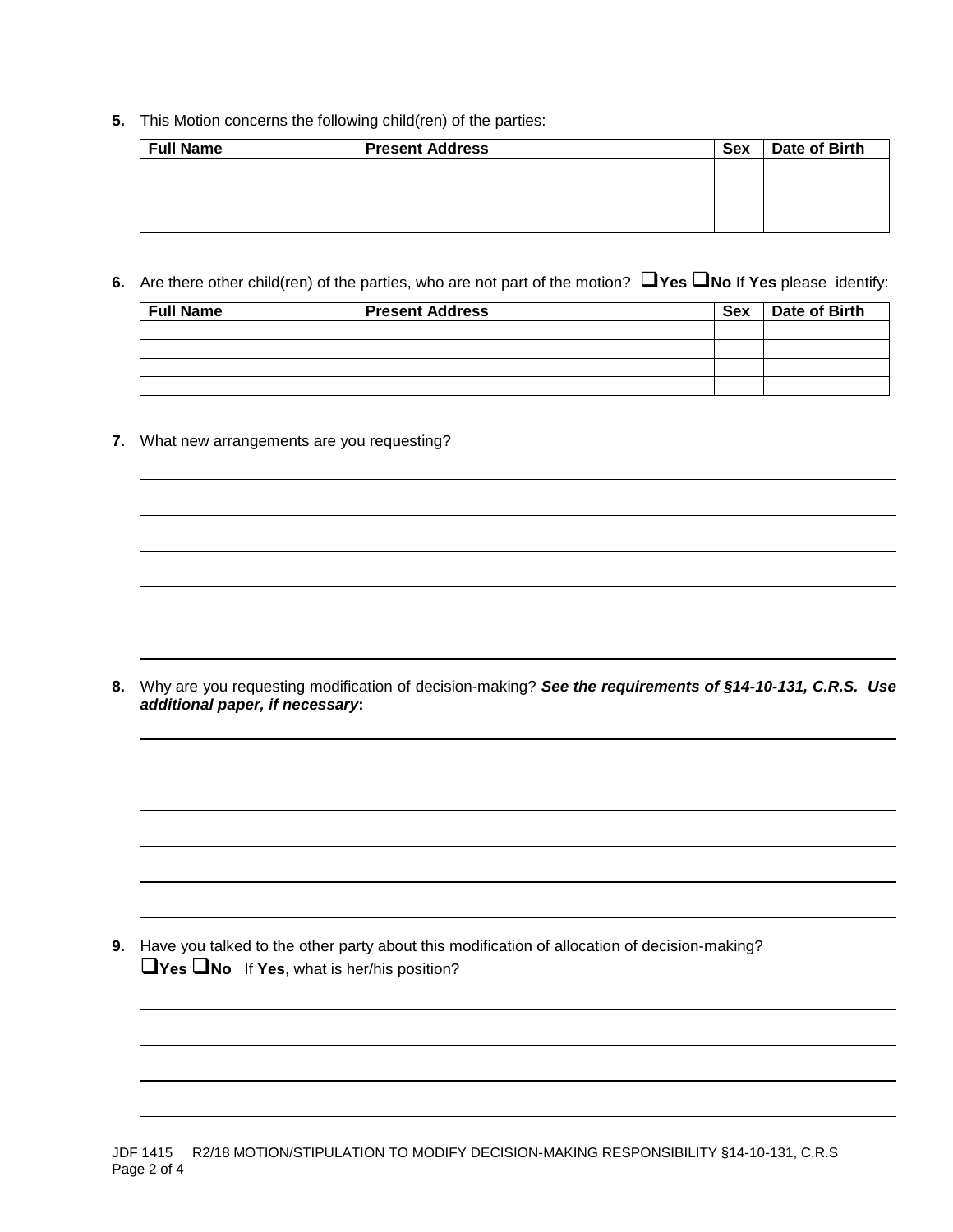| following: | 10. Have any Temporary or Permanent Protection/Restraining Orders to prevent domestic abuse, any Criminal<br>Protection/Restraining Orders or Emergency Protection Orders been issued against either party in any Court<br>within two years prior to the filing of this motion? $\Box$ No $\Box$ Yes If your answer was Yes, complete the |  |  |                     |                                         |  |         |
|------------|-------------------------------------------------------------------------------------------------------------------------------------------------------------------------------------------------------------------------------------------------------------------------------------------------------------------------------------------|--|--|---------------------|-----------------------------------------|--|---------|
| The        | Protection/Restraining Order was <b>O</b> Temporary <b>O</b> Permanent and issued                                                                                                                                                                                                                                                         |  |  |                     |                                         |  | against |
|            | Fig. 2. The County of Theorem County of Theorem 2. State of Theorem 2. State of Theorem 2. State of                                                                                                                                                                                                                                       |  |  |                     |                                         |  |         |
|            | What was the subject matter of the Protection/Restraining Order or Emergency Protection Order?                                                                                                                                                                                                                                            |  |  |                     |                                         |  |         |
|            |                                                                                                                                                                                                                                                                                                                                           |  |  |                     |                                         |  |         |
| form.      | $\Box$ By checking this box, I am acknowledging I am filling in the blanks and not changing anything else on the<br>$\Box$ By checking this box, I am acknowledging that I have made a change to the original content of this form.                                                                                                       |  |  |                     |                                         |  |         |
|            | I declare under penalty of perjury under the law of Colorado that the foregoing is true and correct.                                                                                                                                                                                                                                      |  |  | <b>VERIFICATION</b> |                                         |  |         |
|            |                                                                                                                                                                                                                                                                                                                                           |  |  |                     |                                         |  |         |
|            | Executed on the $\frac{1}{(date)}$ day of $\frac{1}{(month)}$ , $\frac{1}{(year)}$ , at $\frac{1}{(city \text{ or other location, and state OR country})}$                                                                                                                                                                                |  |  |                     |                                         |  |         |
|            | Printed name of Petitioner)                                                                                                                                                                                                                                                                                                               |  |  |                     | (Signature of Petitioner                |  |         |
|            | Petitioner's Attorney Signature, if any                                                                                                                                                                                                                                                                                                   |  |  |                     |                                         |  |         |
|            | I declare under penalty of perjury under the law of Colorado that the foregoing is true and correct.                                                                                                                                                                                                                                      |  |  |                     |                                         |  |         |
|            | Executed on the $\frac{1}{(date)}$ day of $\frac{1}{(month)}$ , $\frac{1}{(year)}$ , at $\frac{1}{(city \ or \ other \ location, and state \ OR \ country)}$                                                                                                                                                                              |  |  |                     |                                         |  |         |
|            |                                                                                                                                                                                                                                                                                                                                           |  |  |                     |                                         |  |         |
|            | (Printed name of Co-Petitioner/Respondent)                                                                                                                                                                                                                                                                                                |  |  |                     | (Signature of Co-Petitioner/Respondent) |  |         |
|            | Petitioner's Attorney Signature, if any                                                                                                                                                                                                                                                                                                   |  |  |                     |                                         |  |         |